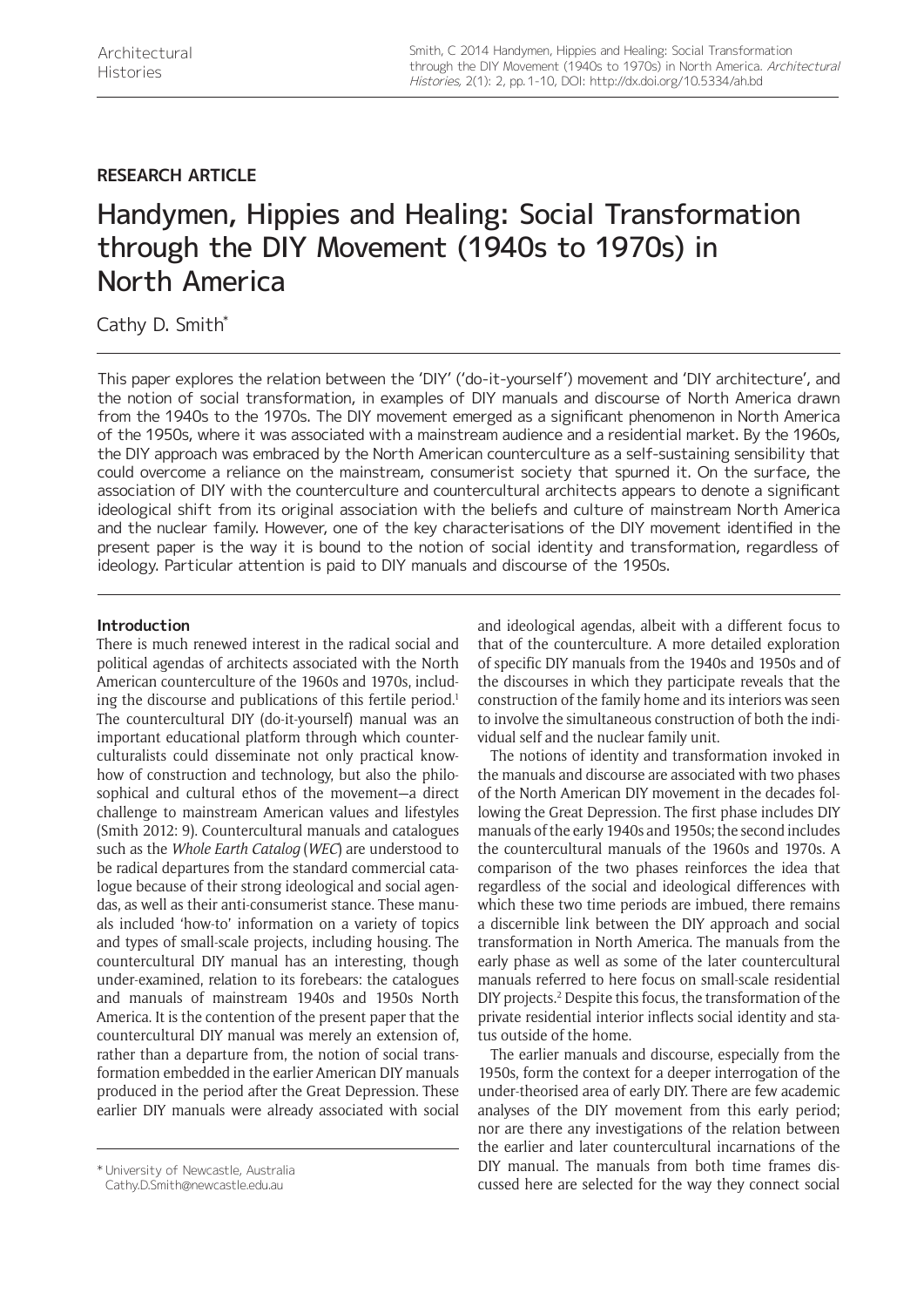transformation (individual or collective) to DIY practices: they contain instructional images and guidelines to inspire their readers to build projects themselves, alongside justifications for the social and psychological benefits of 'doing-it-yourself'. Postwar period articles were also written about the DIY phenomenon, including a *Time* article in 1954 and an essay written by Albert Roland of the United States Information Agency in 1958. According to historian Steven Gelber, Roland was 'the only academic analyst of do-it-yourself in the 1950s' (Gelber 1999: 292). Both articles were published during the period in which the DIY phenomenon emerged in North America, and reinforce the idea that, from its inception, DIY was associated with individual and collective social transformation—even within the conservative framework of postwar America. It is not possible to evaluate whether DIY action or the manuals themselves actually prompted transformations within its readership; such changes are too complex. Rather, the focus is on the way in which the DIY manuals themselves serve to connect the notion of social transformation to DIY practices.

## **DIY and the self**

As a distinct term and phenomenon, DIY emerged in North America at the end of World War Two. Its evolution can be traced to the earlier popularity of making and craft during the Victorian era in both Britain and America. Along with Steven Gelber, historian Carolyn Goldstein—author of a text devoted to North American DIY—also associates the practice with the renewed interest in making and craft that was fostered by the American Arts and Crafts movement at the turn of the twentieth century (Gelber 1999: 195; Goldstein 1998: 17). Gelber suggests a broad definition of DIY through an analysis of the phenomenon of hobbies involving 'productive leisure', particularly in the North America of the 1950s (Gelber 1999: 6). He defines DIY 'quite literally as anything that people did for themselves' (Gelber 1999: 283). In 1954, *Time* magazine proclaimed that 'doing-it-yourself' was '[t]he new billion-dollar hobby' in North America (*Time* 1954: 46). The article makes reference to 'hobbyists', to 'do-it-yourselfers' and even to a DIY 'retired architect' (*Time* 1954: 46, 51, 47). Although the *Time* article was one of the first significant publications to recognise and name DIY as a phenomenon, the term had been used earlier in a 1912 article by Garrett Winslow for *Suburban Life* magazine, entitled 'Practical Decoration for the Home Interior' (Gelber 1999: 66).<sup>3</sup> Sub*urban Life* encouraged home owners to paint their houses themselves rather than hire professional painters. Prior to Winslow's use of the term 'DIY', an interest in hands-on home improvement and manual skills had begun much earlier in America during the late 1800s, encouraged by the expanding mass publication market for how-to publications (Gelber 1999: 67; Goldstein 1998: 16–17); '[b]y the 1930s, do-it-yourself had become a category embracing all household jobs requiring the use of tools' (Gelber 1999: 89). DIY might be associated with British and European antecedents, but Goldstein argues that the phenomenon as we know it today came to be most closely associated with North America in the years following World War Two, an era she describes as the 'Age of Do-It-Yourself' (Goldstein 1998: 21).

*Fifty Things to Make for the Home* (1941), by Julian Starr, is a North American how-to manual published just as the United States entered World War Two. While the text is not explicitly described as DIY (in the manner coined by Winslow), a brief exploration of this text and its suggested audience establishes the context and arguments for the then-emerging DIY phenomenon and attendant discourse, particularly the association of individual well-being with self-directed production. *Fifty Things to Make for the Home* is a how-to manual published as a follow-on to the book *Make It Yourself*, the title of a weekly newspaper column in which Starr's texts first appeared (Starr 1941: vi). It is specifically aimed at an audience of home-based 'craftsmen' and homeowners. The text focuses on the construction of household items and furniture using, in most cases, common hand-tools and 'raw' materials (particularly timber). As is typical of how-to publications of the time, and DIY manuals more broadly, the text is organised according to specific categories and types of projects, including 'Kitchen Accessories and Improvements', 'Toys and Play Equipment', and 'Novelties' (Starr 1941: vii–ix). An additional section titled 'The Workshop' outlines both pragmatic information and the rationale for setting up a home workshop. This section begins with a chapter whose title encompasses Starr's belief in DIY pursuit: 'The Value of a Home Workshop: Its Recreational Value Outweighs All Other Considerations' (Starr 1941: 3). In this chapter, the home workshop is associated with health and psychological transformation. Starr passionately declares that as 'one progresses in the use of tools, the basement workshop will become a place of refuge, a source of rejuvenation for a spirit bewildered or worn by the vicissitudes of ordinary existence' (Starr 1941: 5). Self-directed making within the home workshop is presented as a productive psychological release from the challenges of office-bound, intellectual employment: '[m]any think the transition from work to play should be physical. Psychologists know that it must also be mental. And that's where the home workshop comes in' (Starr 1941: 4). Starr also suggests that while the products of do-it-yourself labour might be economically justifiable, the emotional investment and sense of self-satisfaction involved in creating a beautiful object is ultimately a more important consideration (Starr 1941: 4). With this in mind, he declares that men should retain their home workshops at all costs: '[i]f a man has the slightest inclination toward a hammer and saw he should resist all dulcet-toned suggestions that he surrender his basement or any considerable portion of it to a "rumpus room"' (Starr 1941: 3).

Apart from the initial arguments for home workshops and self-production, subsequent chapters are dedicated to the construction of household objects and furniture (both built-in and freestanding). The manual's format is consistent throughout the text: each DIY item is typically accompanied by a three-dimensional drawing, plans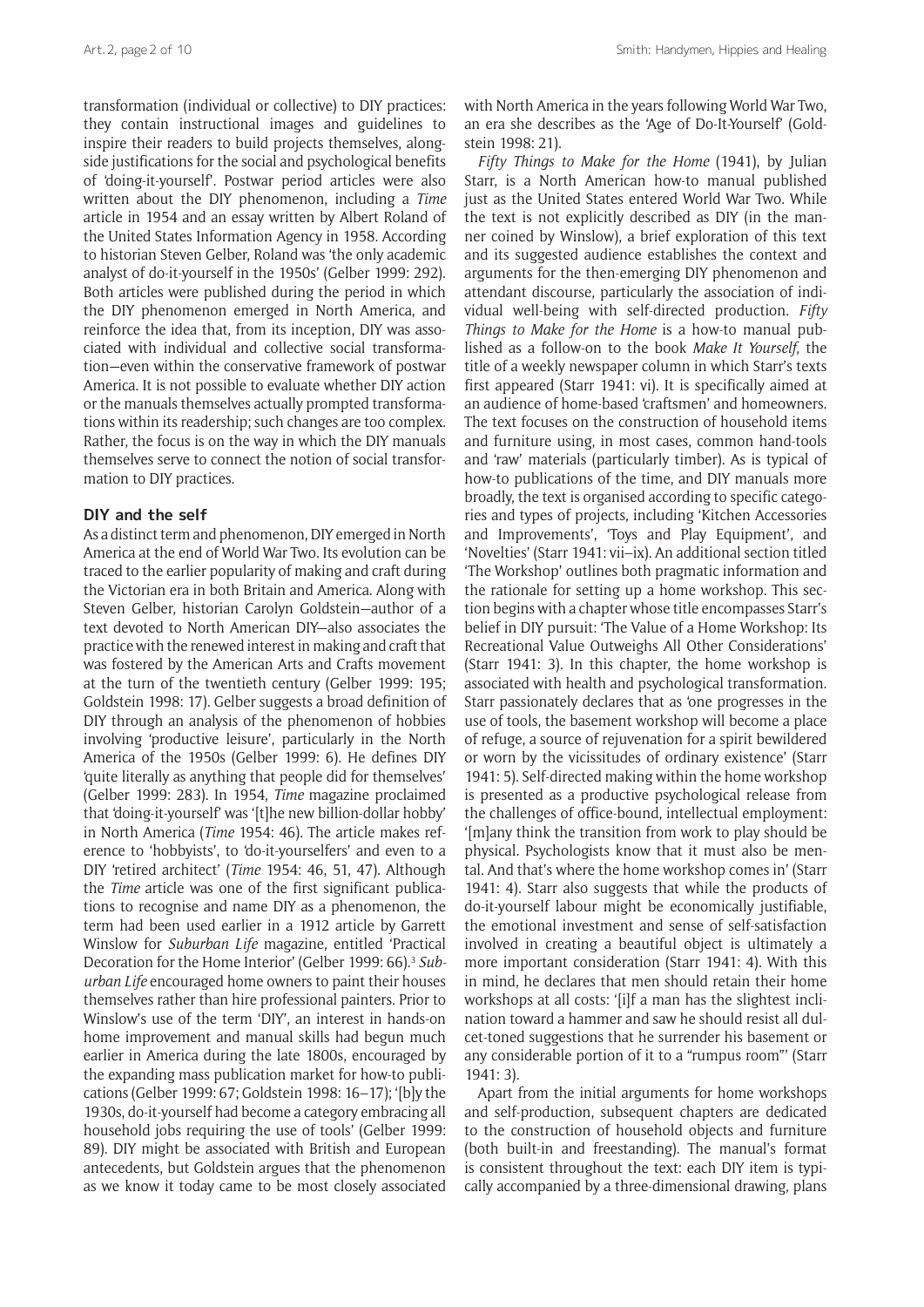and elevations (not to scale), or a combination thereof; and is allocated a number and title, often with a quirky byline. For example, item 54 in the 'Novelties' section is titled 'Individual Guest Trays: Save Table Tops and Guests' Feelings with These Little Trays' (Starr 1941: 195). The main text then describes how guest trays can save visitors from potential drink-spill embarrassments. Aside from this observation, the descriptive text that follows is focused on materials and techniques that are interspersed with personal advice, such as, '[m]y preference is for walnut, given a light stain' (Starr 1941: 197). An unusual item in the 'Furniture' section is the 'Military Field Table', which is described as 'A Compact Folding Table for Campers and Soldiers' (Starr 1941: 114), and is perhaps to be expected within the context of America's impending involvement in World War Two. Another interesting item is the reinforced and extremely large 'Portable Icebox for the Beach' which—somewhat misleadingly—refers to the 2-inch think galvanised steel and ply walls as being 'light weight' (Starr 1941: 182). A final unique example involves the reconfiguration of a salad bowl into a 'Three Legged Knitting Bowl'. Starr gives the following advice for starting this repurposing project using an existing bowl of suitable material and scale, which, in doing so, reinforces the connections between the processes involved in cooking and do-it-yourself activity:

The formula for making the knitting bowl shown in the accompanying illustration should begin like the time-honored recipe for rabbit stew—'First you catch the rabbit.' The rabbit in this case is a good salad bowl, at least 14 inches in diameter, which has been turned from a well-seasoned hardwood butt, and which is clear of imperfections that might cause it to split. (Starr 1941: 205)

Taking the analogy of cooking and recipes further, Starr suggests that the text is intended to prompt and guide readers who will inevitably customise and individualise their projects. The readers, therefore, were invited to 'take the general ideas, work them out to suit themselves, and write long letters explaining what they have achieved' (Starr 1941: vi). At its time of writing, the readership of *Fifty Things to Make for the Home* comprised budding North American craftspeople and home owners seeking to enhance both home and self (Starr 1941: v–vi). A few years later, the discourse on DIY and making shifted in focus from the individual maker to the nuclear family. From the later months of 1951 to January 1952, New York's Museum of Modern Art (MOMA) maintained a woodworking workshop in its 'People's Art Center'. The People's Art Center provided art and craft classes for 'amateurs', including 'men, women and children' (The Museum of Modern Art 1951: 1). Classes were run in studios and workshops located in MOMA's annex, the Grace Rainey Rogers Memorial in West 53rd Street. The woodworking course was specifically introduced for 'fathers and sons aged 11 to 14' (The Museum of Modern Art 1951: 2). In a 1951 media release, MOMA implied that the woodworking course

provided father-son bonding opportunities through DIY projects for use in the home: 'fathers and sons will work together making toys, games, and simple woodworking projects such as table lamps, art easels, silver chests and hanging shelves' (The Museum of Modern Art 1951: 2). The course was part of the Center's broader purpose and focus which was, in the words of the director Victor D'Amico, 'the individual's need for self-expression' (The Museum of Modern Art 1951: 2). An article in the *New York Times* in 1952 noted that the woodworking workshop provided opportunities for apartment-dwelling fathers and sons to connect through DIY in the same way that their 'suburban counterparts' might bond in their home garage workshop (Gelber 1999: 290). The MOMA example is particularly interesting as it relocates familial-based DIY and its attendant roles into the public domain. 'Selfexpression' through woodworking appears to be part of an important social ambition: the crafting of father-son relations. There is no mention of the equivalent activities for women and girls, other than the Center's aforementioned mission to generally involve women and children as well as men.

A few years later, an article in *House Beautiful* suggested that the DIY audience had shifted from the budding 'craftsperson' and home handyman to more socially aspiring 'homeowners' who achieve a sense of self-satisfaction from their DIY pursuits. When the *House Beautiful* magazine published the article 'What not to do yourself' in July 1954 (a month before the aforementioned piece in *Time*), it also signalled the increasing popularity of this post-war movement in North America. This pragmatically focused article recognises the popularity of DIY while warning potential do-it-yourselfers of the 'dangers in doing it yourself' (*House Beautiful* 1954: 54). The article positions DIY as part of a holistic and more independent lifestyle:

For millions of homeowners, do-it-yourself has proved to be a wonderful new way of life. It results in getting done what they want when they want and just the way they want it done. There's nothing so beautiful as something you've made yourself. (*House Beautiful* 1954: 54)

## **DIY and wellbeing**

Although the aforementioned texts by Starr and in *House Beautiful* associate DIY activities with a sense of inner satisfaction, the *Time* article makes a more direct and emphatic connection between DIY pursuit, social identity and well-being. According to *Time*, the DIY impulse is associated with the American male psyche: that 'millions find joy in building is nothing new. Men have puttered around since the dawn of time […]. And Americans more than other people, have always been a nation of howtoers, of putterers, tinkerers and inventors' (*Time* 1954: 49). DIY is not, however, limited to the American 'menfolk', even if the nature and focus of women's DIY is different. Indeed, *Time* refers to economic data indicating that, in 1953, 'Do It Herself' had a significant impact on the economy: 'while the menfolk labored mightily, 35 million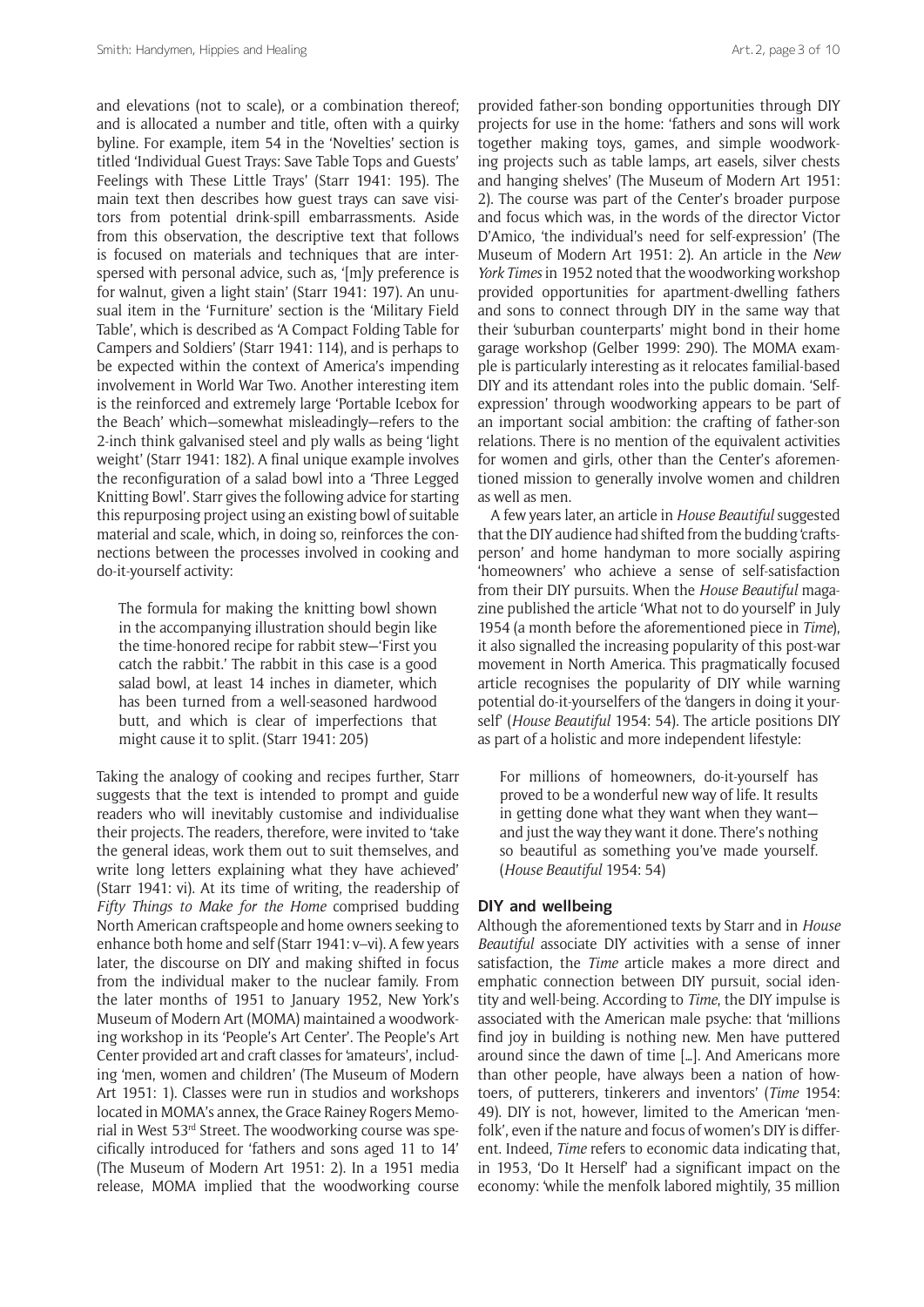U.S. women made their own clothes (using 750 million yds. of cloth), gave themselves 32 million home permanents, leafed through millions of copies of do-it-yourself magazines and books, looking for still more projects for their husbands and themselves' (*Time* 1954: 46).

Even though the *Time* article suggests that DIY can be an economic alternative to hiring skilled tradespeople, the extraordinary popularity of the phenomenon is ultimately attributed to its perceived psychological and therapeutic benefits (*Time* 1954: 46). The article suggests that do-ityourselfers have supplanted the role of the 'indispensable handyman' because the DIY pursuit is rewarding: 'millions of amateur hobbyists […] do all his work—and much more—and find it wonderful fun' (*Time* 1954: 46). Several references are made to the health benefits of DIY with supporting anecdotes from the medical profession: '[o]ne Dallas doctor, a do-it-yourself addict himself, often advises patients to "go home and start doing things themselves"' (*Time* 1954: 47). Indeed, DIY was perceived by some doit-yourselfers to be a preventive for suicide and 'nervous breakdown' (*Time* 1954: 47–48). This leads to the characterisation of DIY as 'Good Medicine' (*Time* 1954: 47). In contrast to the overspecialised American workplace of the 1950s, DIY activities allowed individuals to initiate and be involved in all stages of a project, directly observing how their work formed part of a meaningful accomplishment in its entirety. The healing and medicinal power of DIY also relates to the redirection of a 'patients' psychological energies into manual labour and productive output. Thus, 'in his home workshop, anyone from president down to file clerk can take satisfaction from the fine table, chair or cabinet taking shape under his own hands—and bulge with pride again as he shows them off to friends' (*Time* 1954: 47). Nevertheless, for those do-it-yourselfers who exceed their capacity to complete a project, DIY can be detrimental to individual health, particularly for the wife of 'one enthusiast' retrofitting an attic who was inadvertently (though temporarily) sealed into the wall cavity by her husband (*Time* 1954: 48). Americans wanting to improve their limited skillset might attend one of the many DIY clinics offered by local hardware stores (*Time* 1954: 49). The term 'clinic' is itself noteworthy as an additional confirmation of the therapeutic value of DIY. Moreover, the do-it-yourselfer of 1954 could analyse and reconstruct both self and home by referring to to the many and varied DIY publications then available: 'in New York City's public library, there are 3,500 how-to books [...] There are dozens of books on *How to Buy a House* and how to make it better. There is even one on *How to Make Sense*' (*Time* 1954: 46).

#### **Self-actualisation of the individual and family**

The development of self-worth and social identity through DIY is an important point for Roland of the United States Information Agency, a postwar federal government agency that promoted national issues for the duration of its existence (1953 to 1999). In 1958, Roland published an essay on DIY in which he associated the creative aspects of DIY with psychological health and transformation, alongside

the formation of social identity. Roland's article is significant not only because it was published at the height of the DIY 'boom' in 1950s North America, but because DIY is defined as symptomatic of an individual need for selfactualisation. Roland attributes the popularity of the DIY phenomenon to the 'relation of do-it-yourself to society as a whole' (Roland 1958: 163). For Roland, self-identity can be produced alongside, and through, direct interactions with the material world. He states that the 'business of dealing with things, of creating something, is obviously a very important aspect of craftsmanship, and of the do-ityourself trend as a whole' (Roland 1958: 158).

Although Roland concentrates on examples of DIY within the home, he speaks of the issue of self-transformation in broader societal terms. DIY of the 1950s was seen to satisfy a diverse range of inner motivations and outwardly focused goals. Echoing Starr's 1941 sentiment of the basement workshop being a 'refuge' (Starr 1941: 5), Roland refers to the writings of the American writer Henry Thoreau and the notion of self-individuation invoked in *Walden*, his 1854 memoire describing the construction of his self-built rural cabin of the same name. Roland relates Thoreau's withdrawal from society to the sense of refuge from everyday work pressures afforded within the homegarage workshop. Roland's reference to the workshop as a refuge also resonates with the aforementioned perceived therapeutic benefits of DIY (Starr 1941: 5; *Time* 1954: 47–48). He argued that men could withdraw 'to their basement and garage workshops to find there a temporary *Walden*' (Roland 1958: 154). The freedom to produce outside of the confines of everyday social expectation contributed, Roland says, to the formation of the individual self because DIY is 'active, it is specific, it equips each of them to feel individually more competent and thus helps assert personal identity' (Roland 1958: 164). Indeed, the home workshop provides do-it-yourselfers with a 'touchstone for evaluating life around them—and their own' (Roland 1958: 155).

It is important to note, however, that Roland did not regard DIY as a uniform practice. Its capacity to inform the formation of identity was for him highly dependent on psychological motivations that would vary from one do-it-yourselfer to the next (Roland 1958: 157). As noted by Roland himself, individual psychological motivation is difficult to pinpoint with any precision: 'if you try to understand the motivations behind do-it-yourself, it begins to appear as if it were many things to many people' (Roland 1958: 155). Even though it is difficult to discern individual motives, he still argues that these may produce varying degrees of self-actualisation. For example, he suggests that for some do-it-yourselfers, the primary motivation is acquisition and consumption rather than self-satisfaction alone (Roland 1958: 155). DIY products and tools and how-to magazines may 'eliminate the need for long practice and the learning of complicated skills' (Roland 1958: 159). In the latter example, Roland sees DIY pursuits are motivated by outcome and lifestyle ambitions rather than by a desire to develop a deeper sense of inner satisfaction: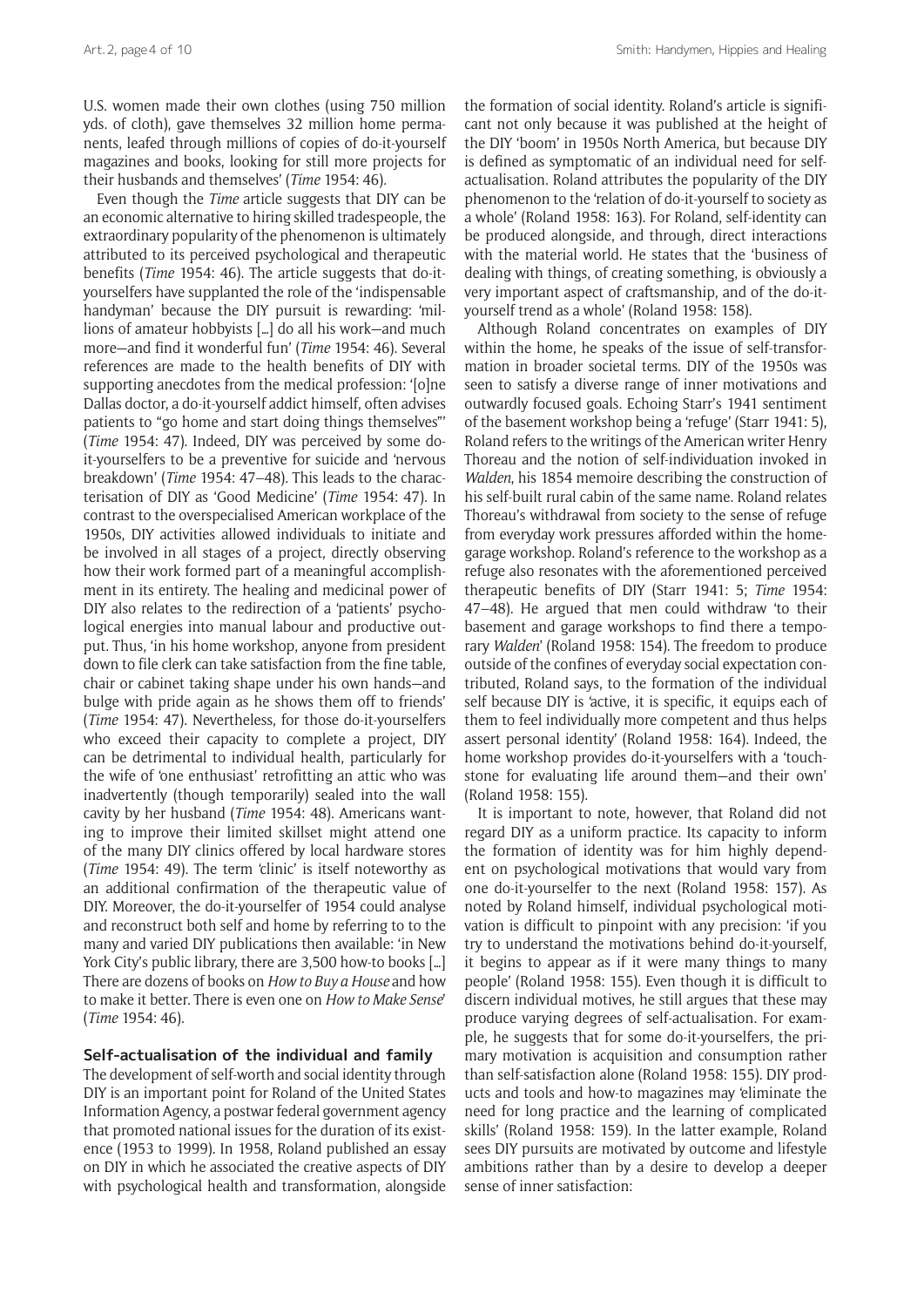For the oldtime craftsman […] the greatest source of satisfaction is in doing. In *Time's* words, it stems 'from the fine table, chair or cabinet taking shape under his own hands'. But for today's average craftsman-hobbyist, the main object seems to be to have done. Kit assembly is the extreme example of this. (Roland 1958:159)4

Roland seems to be particularly suspicious of do-it-yourselfers motivated by consumerism since it interferes, in his mind, with a more important ambition: individual self-actualisation and transformation. Accordingly, much of his essay—and indeed the early discourse from this period—associates the DIY phenomenon with the sense of inner accomplishment afforded through the mastery of skills and the act of making. In this context, DIY is held to create a deep sense of self-worth and may offer positive psychological release for individuals 'bewildered or worn by the vicissitudes of ordinary existence' (Starr 1941: 5).

While Roland's focus appears to be on DIY as a strategy for the construction of individual identity, the theme of self-actualisation through DIY appears in another wellknown publication associated with the transformation and maintenance of the nuclear family. The 1961 edition of a decorating manual produced by Better Homes & Gardens—titled the *Better Homes and Gardens Decorating Book* and originally published in 1956—outlines a number of decorating tips and techniques. Decorating is understood to be part of the creation of an ideal home supporting and indeed producing the family unit and its attendant lifestyle. Even though the manual generally describes practical decorating suggestions, these are positioned within the context of comprehensive social aspirations:

Redecorating makes your dreams come true. It's easy to decorate when you follow the simple 'howto' steps in this book. The following pages show you just how other families like yours achieved the homes of their dreams. (Better Homes and Gardens 1961: 148)

To help readers transform their houses into "dreamhomes", the manual is organised according to different topics, including color schemes, furniture and accessories. Individual pages are hole-punched and held together in a custom-fabricated *Better Homes and Gardens* ring binder (**fig. 1**). Chapters are separated by yellow cardboard tabs showing illustrations of happy couples and families rearranging rooms (Better Homes and Gardens 1961: chapter interleafs). Each individual page incorporates both words and imagery—including three-dimensional drawings, plan diagrams and hand-tinted colour photographs. The final 'Index' section includes a scaled planning grid and cut-out furniture templates. Focus is on interior layouts and furnishings, with some reference to adjacent patios and garden spaces (Better Homes and Gardens 1961: 122–123; 352). While the *Better Homes and Gardens* regular monthly magazine included specific information on retailers and products, the *Better Homes and Gardens Dec-*



**Fig. 1:** The 1961 *Better Homes and Gardens Decorating Book* consisted of loose-leaf inserts within a customised binder for easy updating and replacement. Photograph by the author, 2013.

*orating Book* neither advocates for nor advertises specific products or manufacturers.

Chapter 1 encourages readers to identify a connection between the character of their family and their décor according to three stylistic categorisations: 'choose among Colonial, Traditional, Contemporary—or mix your styles' (Better Homes and Gardens 1961: 4). Chapter 4, 'Furniture Arrangement', describes the decorating processes and lifestyle ambitions of four hypothetical and aspirational families; the Greens, the Whites, the Smiths, and the Browns. 'The Smiths look for comfort, informality in Smart Contemporary Design' (Better Homes and Gardens 1961: 148); whereas the Browns also 'favour Contemporary Architecture', but plan to move in the future as their young family expands (Better Homes and Gardens 1961: 154). There is reference to the more utilitarian and practical aspects of plan layout (including room 'traffic pattern' analysis), but most suggestions for decorating style are interconnected with lifestyle and social ambitions for the family unit. Thus, '[n]o matter how luxurious your home, or how simple: how gadabout your pattern of living, or how sedentary; how varied your tastes—it's easy to plan colours and furnishings that fit your family's living pattern' (Better Homes and Gardens 1961: 20).

Some sections of the *Better Homes and Gardens Decorating Book* more overtly reinforce and extend stereotypes for the social roles of different family members, expressed through room layout and decorating style. The section dedicated to a high school girl's room presents a simplistic and arguably superficial account of a girl's life and the attendant environmental needs for organisation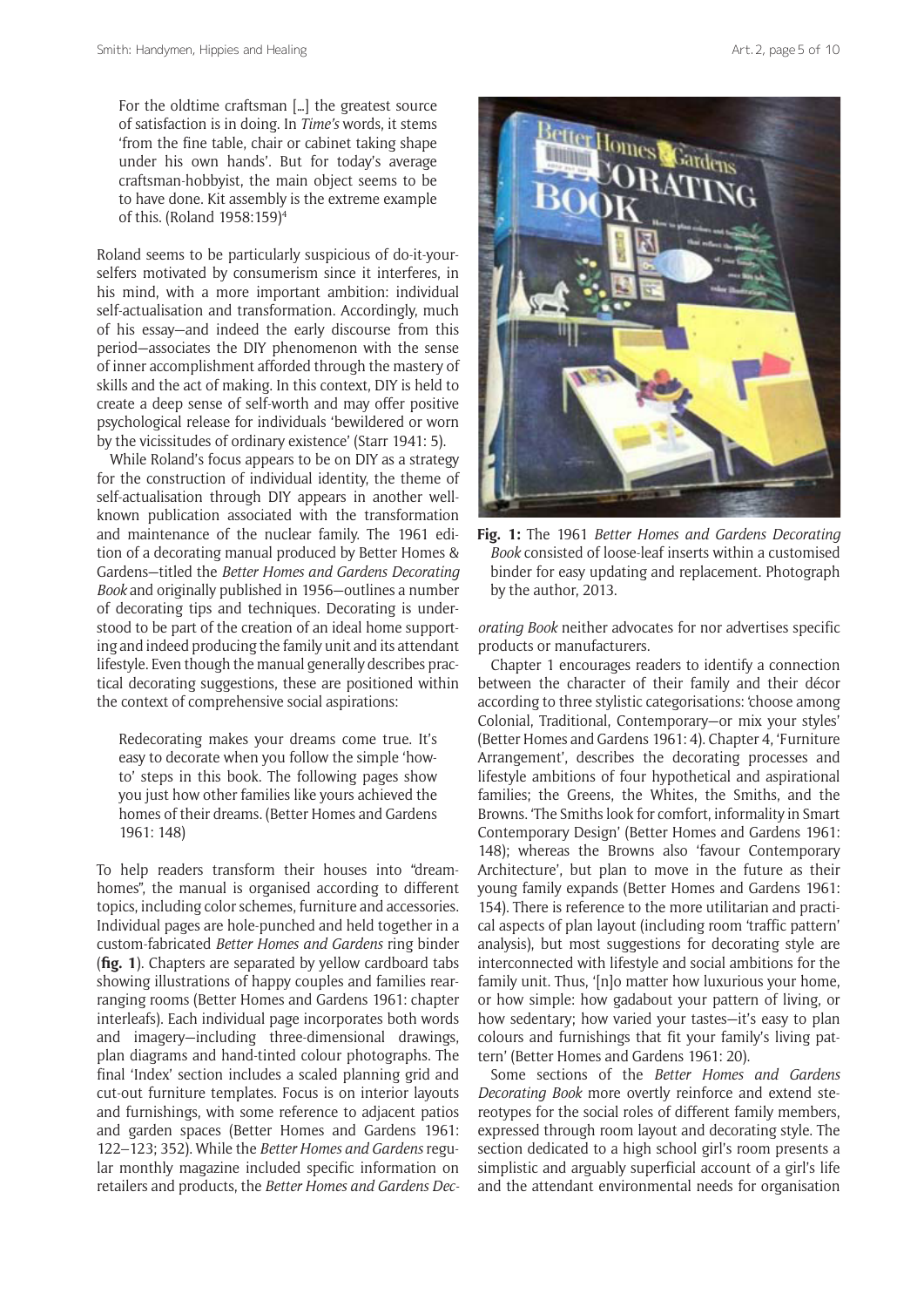Art. 2, page 6 of 10 Smith: Handymen, Hippies and Healing

and containment: '[y]oung girls need room for primping, study, and guests […] To keep them happy—and the rest of the family sane—provide a spot of their own where all of these activities can go on undisturbed and without disturbing' (Better Homes and Gardens 1961: 328). Girls and boys are both aesthetically typecast: '[f]rilly curtains, a dressing table, soft pastels—and presto, it's a young lady's room. Change to simple, rough-textured fabrics, deep tones, and you have a young man's room' (Better Homes and Gardens 1961: 327). The manual also addresses the reader as if she were assumed to be both female and married: 'Do you need a quiet spot to sit down with your husband at the end of the day? Plan a lounge grouping in the dining room or kitchen' (Better Homes & Gardens 1961: 342). However restrictive and conformist these social categories may be, the manual conveyed a sense that social identity could be assembled alongside and through the construction of interior décor.

The *Better Homes and Gardens Decorating Book* contains continuous references to the identity and formation of the nuclear family according to suggested lifestyles and value systems. Nevertheless, both the format and content of the manual somewhat paradoxically encouraged individual expression and interpretation. The loose-leaf, ring-binder format of the manual facilitates easy updating in the manner of an expanding cookbook. Readers could also customise and transform the binder's contents according to their own tastes—adding notes or additional pages from the monthly magazine—in the same way that a more experienced cook might rearrange, adapt and refine recipe factsheets. Referring to the earlier *Better Homes and Garden Handyman's Book*, Goldstein suggests that the book's updatable format reinforces 'notions of individuality and self-sufficiency behind do-it-yourself' (Goldstein 1998: 40). It is difficult to gauge the extent to which readers did indeed update and customise their manuals. However, it is clear that as a publication genre, the DIY manual predicated the notion and processes of individuation; it was intended as a basic guidebook that prompted individual interpretation and the customisation of projects to some degree.

Throughout the manual, there is a discernible shift between prescriptive advice and the encouragement of individual interpretation. Chapter 2 draws further analogies between the processes used to choose colour in interior décor and the assembling of an outfit: '[w]ould you choose a red dress to make you look smaller? It's easy to use the color facts you already know in decorating your home' (Better Homes and Gardens 1961: 19). Subsequent pages encourage readers to apply the same approach they use for coordinating their clothing patterns and textures to the arrangement of household furnishings. In Chapter 11, readers are also encouraged to consider all aspects of their interiors to ensure a coordinated approach to table décor and dinnerware (Better Homes and Gardens 1961: 338–339). This comprehensive approach to styling all aspects of home and clothing reinforces the sense that individual aesthetic expression relates to the construction of a consistent but individualised identity and persona.

Even so, there is a discernible dichotomy and tension between the conflicting notions of individualism and social conformity that are communicated in the decorating advice, which privileges certain aesthetic decisions. For example, the manual suggests that certain accessorising techniques could be classified as 'right' or 'wrong' when applied to the scenario of side table decoration (Better Homes and Gardens 1961: 278–279). One is left wondering if such didactic judgments are at odds with the initial suggestion that individual expression is valid: '[i]t's your home, what kind do you want?' (Better Homes and Gardens 1961: 7). The freedom to construct one's individual identity through aesthetic self-expression appears to be tempered by a conflicting desire for conformity with social norms and styles associated with the family types outlined in the manual. Regardless, there is a consistent though implicit link between DIY action and the construction of social identity (conformist or otherwise) throughout the manual.

## **The formation of countercultural identity and the DIY manual**

By the late 1960s and into the 1970s, the emergence of an alternative, North American cultural identity was evident in the variety of DIY manuals targeted at a dispersed countercultural audience, many living within rural communes. Andrew Kirk, a historian of the counterculture, argues that these manuals emerged from a new publishing culture of the 1960s and 1970s that had a DIY ethos at its core and was geared to a 'do-it-yourself-obsessed generation' (Kirk 2007: 5). One of the most well-known—and now wellresearched—of the countercultural DIY manuals is Stewart Brand's *Whole Earth Catalog* (*WEC*). The *WEC* included a vast range of products and information on topics as varied as education, religion, child-rearing, architecture, and building construction in order to promote a holistic and self-sustaining lifestyle for the individual counterculturalist and his 'extended [countercultural] family' (Ant Farm, in Scott 2008: 70). Felicity Scott, an architectural theorist, argues that the *WEC* 'fuelled the do-it-yourself ideals of access to tools and information and other strategies for withdrawing from normative lifestyles and capitalist modes of consumption and waste' (Scott 2008: 81). According to Brand, the *WEC*'s format was modelled on another North American retail catalogue—that of L. L. Bean—but was positioned as a radical departure from its commercial intentions. For Brand, the *WEC* was a 'catalog of goods that owed nothing to the suppliers and everything to the users' (Brand, quoted in Kirk 2007: 1). Regardless of this claim, it could be argued that the *WEC* reinforced the association of social transformation with DIY action and (selective) consumerism because it nonetheless advertised those books, products, suppliers and services deemed appropriate for the countercultural lifestyle. As argued by Thomas Frank, a critic of North American culture, the images and discourses of the countercultural movement were readily co-opted by industries that saw their members as advocates of 'new understandings of consumption' (Frank 1997: 27).<sup>5</sup>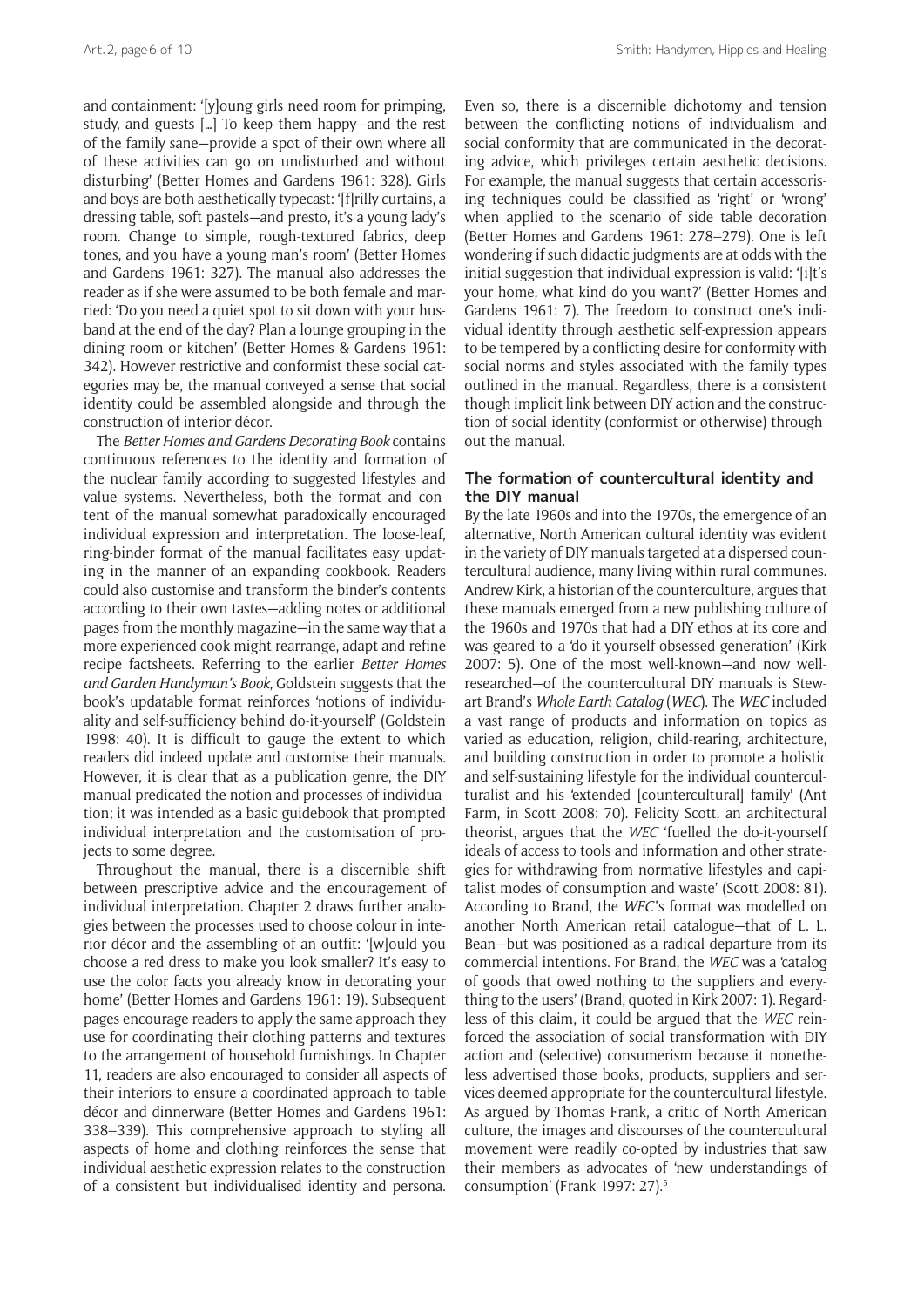Other countercultural manuals also functioned both as how-to books and advertising catalogues. *The Spaghetti City Video Manual: A Guide to Use, Repair, and Maintenance*  (1973) is based on Sony portable video recording products and, alongside its instructional information, includes a list of Sony products in its epilogue (Videofreex 1973: 108–111). The now-defunct art and architecture collective Ant Farm also produced their own manual for DIY inflatables—the *Inflatocookbook* (1970 and 1973), which refers to several products and suppliers, including an extract from the 'Venturi-Frame Exhausts Fan Kits' supplier catalogue (Ant Farm 1970, 1973: 'Air Supply'); a reference to an auger supplier, A. B. Chance Co, from New Brunswick ('Anchoring'); and a summary of other inflatable makers alongside general material suppliers ('Fantasy'). Ant Farm does, however, encourage its readers to use readily available items such as recycled fans (Ant Farm 1970, 1973: 'Air Supply'). It is worth noting that the earlier DIY manuals like *Fifty Things to Make for the Home* and the *Better Homes and Gardens Decorating Book* did not contain explicit references to commercial suppliers (even if the monthly *Better Homes and Gardens* magazine did); and thus by comparison, some of the countercultural manuals could be seen to 'owe' as much if not more to consumerism than the early post-Depression guidebooks.<sup>6</sup>

Using passionate and often pointed language, the countercultural publications were positioned as much more direct tools for social and ideological transformation than the earlier DIY manuals and discourse. The editors of *WEC* used emphatic language to communicate the *Catalog*'s radical social agenda: 'introducing world-changers to world-changing tools' (Rheingold 1994: cover insert). Brand himself declared that it was intended as a comprehensive guidebook for citizenry: '[a] theory of civilization is inherent in the Whole Earth Catalog' (Brand 1994: 5). In an equally trenchant example, the preface of the 1976 *Radical Technology* manual likewise begins with a passionate humanitarian plea:

This is a book about technologies that could help create a less oppressive and more fulfilling society. It argues for the growth of small-scale techniques suitable for use by individuals and communities, in a wider social context of humanised production under workers' and consumers' control. (Harper, Boyle and the Editors of Undercurrents 1976: 5)

As such, *Radical Technology* could be positioned as part of the broader countercultural interest in the reappropriation of technologies for autonomous living and self-built housing. Fred Turner, a theorist of the counterculture, argues that publications and manuals like these (and particularly the *WEC*) promoted the idea that 'the products of American science and industry—from camping gear to calculators—could be reconfigured as small-scale devices essential to individual collective transformation' (Turner 2006: 94). The intention of *Radical Technology*'s editors to humanise technology and improve society was declared explicitly in its preface: 'we have tried to express the social contexts of Radical Technology, situations which, although they may look utopian, really could be implemented now if sufficiently large groups of people got themselves together' (Harper, Boyle and the Editors of Undercurrents 1976: 5). They argue that changes in lifestyle enacted at a residential scale can have a broader impact on systems of production and consumption inflecting society as a whole. Thus small-scale technologies are positioned as supporting an alternative mode of living to that of 'modern capitalist societies [which] are morally contemptible, ruthlessly exploitative, ecologically bankrupt' (Harper, Boyle and the Editors of Undercurrents 1976: 5, 6).

*Radical Technology* is not specifically intended as a straightforward 'recipe book', but it does include some detailed instructional information to encourage DIY activity (Harper, Boyle and the Editors of Undercurrents 1976: 5). The preface, introduction and a section called 'Other Perspectives' all introduce the book's focus on small-scale technologies that can be readily used for self-initiated projects and the creation of alternative lifestyles. A further six themed sections present information on topics including: 'Food', 'Energy, 'Shelter', 'Autonomy', 'Materials', and 'Communications'. The 'Autonomy' section contains several pages dedicated to designs for houses with reduced reliance on centralised power grids, including projects by architects Alexander Pike, Brenda Vale and others drawn from the Autonomous Housing Study at the Department of Architecture of the University of Cambridge (Harper, Boyle and the Editors of Undercurrents 1976: 150–151). Autonomous living is seen to have a positive impact on social cohesion: 'Far from the separatism of some of its adherents, technical autonomy can contribute to the well-being of the wider society: Co-operative autonomy' (Harper, Boyle and the Editors of Undercurrents 1976: 136). A brief section under the theme of 'Shelter' further argues for the transformative social effects of selfproduced spaces called 'Inflatables', inflated structures made of plastic sheets or bags which are heat-seamed and taped together. The written text is accompanied by four images of inflatables of different scales, with one occupied by a person. Somewhat at odds with the evident ecological focus of *Radical Technology*—and even though they require a 'power source and fans to keep them blown up' (Harper, Boyle and the Editors of Undercurrents 1976: 105)—inflatables are also therein referred to as potential long-term housing. More specifically, inflatables are seen as appropriate tools of collective social experimentation: '[m]ost exciting use of inflatables (eg. Action Space) is not as dwellings but as people-mixers and mindblowers […] The effect these have on rolling crowds is dynamic to say the least […] People attempt to walk, slither, crawl, bounce, float, roll, sink into and over them' (Harper, Boyle and the Editors of Undercurrents 1976: 105). *Radical Technology* posits a variety of experimental uses for inflatables, including 'air rafts and island kites, solar powered airships, big sex dolls, helium UFO's, you name it' (Harper, Boyle and the Editors of Undercurrents 1976: 105). The amorphous and dynamic character of the plastic envelope seems to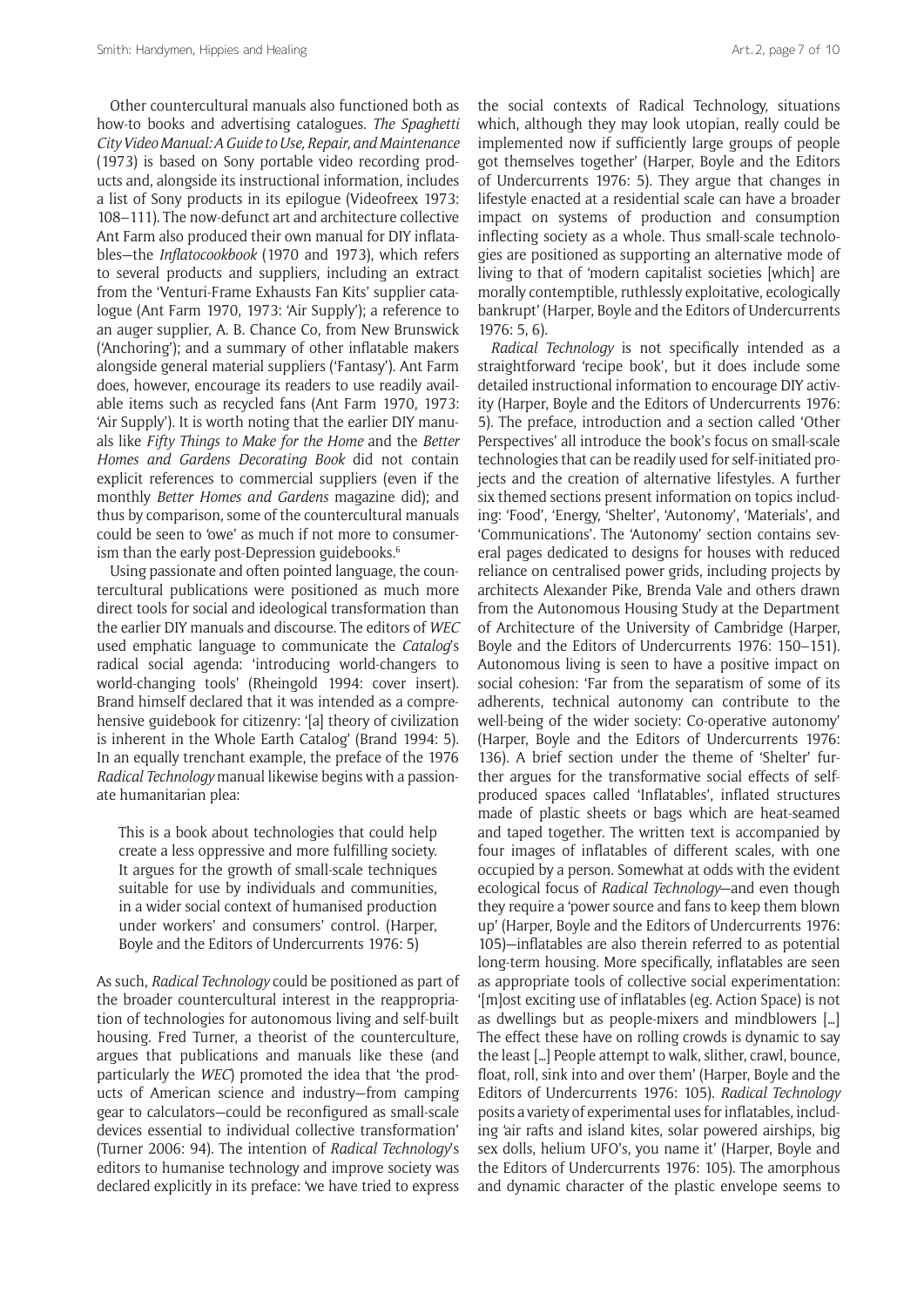reinforce the social identity of the occupants as similarly fluid and indeterminate.

Interestingly, *Radical Technology* does not contain any detailed instructions for inflatable construction and makes no reference to Ant Farm's earlier self-produced DIY manual, *Inflatocookbook* (1970 and 1973)—nor its video companion, *Inflatables Illustrated* (1971). These Ant Farm manuals are nevertheless arguably the precedents for the rationale and social benefits of DIY inflatables invoked in *Radical Technology*. For Ant Farm, the construction of DIY inflatables served the explicit purpose of collective social experimentation because the unusual and dynamic spatial effects of inflatables that are created through the combination of air and fabric 'unhinge' conventional architectural programmes. Thus inflatables involve 'breaking down people's category walls about each other and their own abilities' (Ant Farm 1970 and 1973: 'A Course in Getting Acquainted with Inflatables'). In a total sensory and bodily encounter with moving fabric, air, tape and other people, Ant Farm claims that inflatables overcome the conceptual and programmatic limitations of standard interiors. Thus the

new dimensional space becomes more or less whatever people decide it is—a temple, a suffocation torture device, a pleasure dome. A conference, party, wedding, meeting, regular Saturday afternoon becomes a festival. (Ant Farm 1970 and 1973: 'A Course in Getting Acquainted with Inflatables')

The original 1970 *Inflatocookbook* had loose-leaf inserts within a plastic sleeve (**fig. 2**), reminiscent of the earlier updatable format of the *Better Homes and Gardens Decoration Book*. This experimental graphic format was intended to prompt exchanges between Ant Farm and its readers, who were encouraged to send in 'feedback' for inclusion in subsequent editions of the *Inflatocookbook* (Ant Farm 1970: 'Feedback'). The 1973 edition of the *Inflatcookbook* was permanently bound (though still unpaginated), indicating that the updatable and evolving format may not have been as successful as originally intended (Scott 2008: 66). While the earlier *Better Homes and Gardens Decorating Book* had an ongoing supply of decorating tips and information through its monthly magazine, the *Inflatocookbook* was a stand-alone, independent publication, rendering the 'feedback-loop' of the later publication sporadic at best. Although the inflatable typology is suggested as the predecessor of Ant Farm's residential project, *The House of the Century* (Scott 2008: 139), DIY inflatables had a limited applicability beyond providing temporary experimental enclosure for very select countercultural events and audiences. As shelters for everyday activities, the inflatables had significant problems related to climatic control, wind pressure and tie-down, not to mention the immense consumption of energy involved in powering the fan blower: problems evident when Ant Farm built an inflatable in the Californian Saline Valley desert to temporarily house the production team of *WEC's* 1970 *Whole Earth Catalog Supplement* (Scott 2008: 83). Of greater interest here, though, is not the success



**Fig. 2:** The 1970 edition of Ant Farm's *Inflatocookbook*  also consisted of loose-leaf inserts originally intended for easy update and replacement. Photograph by the author, 2012.

of inflatables as everyday shelters and transformative mechanisms per se—separate issues in their own right but the emphatic connection made between the making of inflatables as a mode of experimental DIY architectures and the social transformation invoked by *Radical Technology* and Ant Farm in *Inflatocookbook* and *Inflatables Illustrated*. Furthermore, *Inflatocookbook* explicitly associated the production of space and the countercultural self with a form of selective consumerism. It included advertisements for products and material suppliers alongside howto information for the do-it-yourselfer. By referring to the ideological, technical, and product guidance throughout *Inflatocookbook*, the counterculturalist could become a producer not only of space, but of the self:

He takes what he needs from different places, producing only one thing: HIMSELF, a system resource center for creating tools to solve any problem. Where he is going is where he is at. (Ant Farm 1970 and 1973: 'Good Taste Page: Pneumatics')

# **The DIY manual and ethos as a mode of social transformation**

As a notion and as a term, DIY culture emerged in close association with the DIY manual following the Great Depression era in North America. The manual became an important educational platform for disseminating how-to information and its underpinning ideologies whilst simultaneously conflating DIY action with social transformation. The early DIY manuals examined in this paper generally focused on small-scale projects within private residential environments, but this in itself did not delimit the impact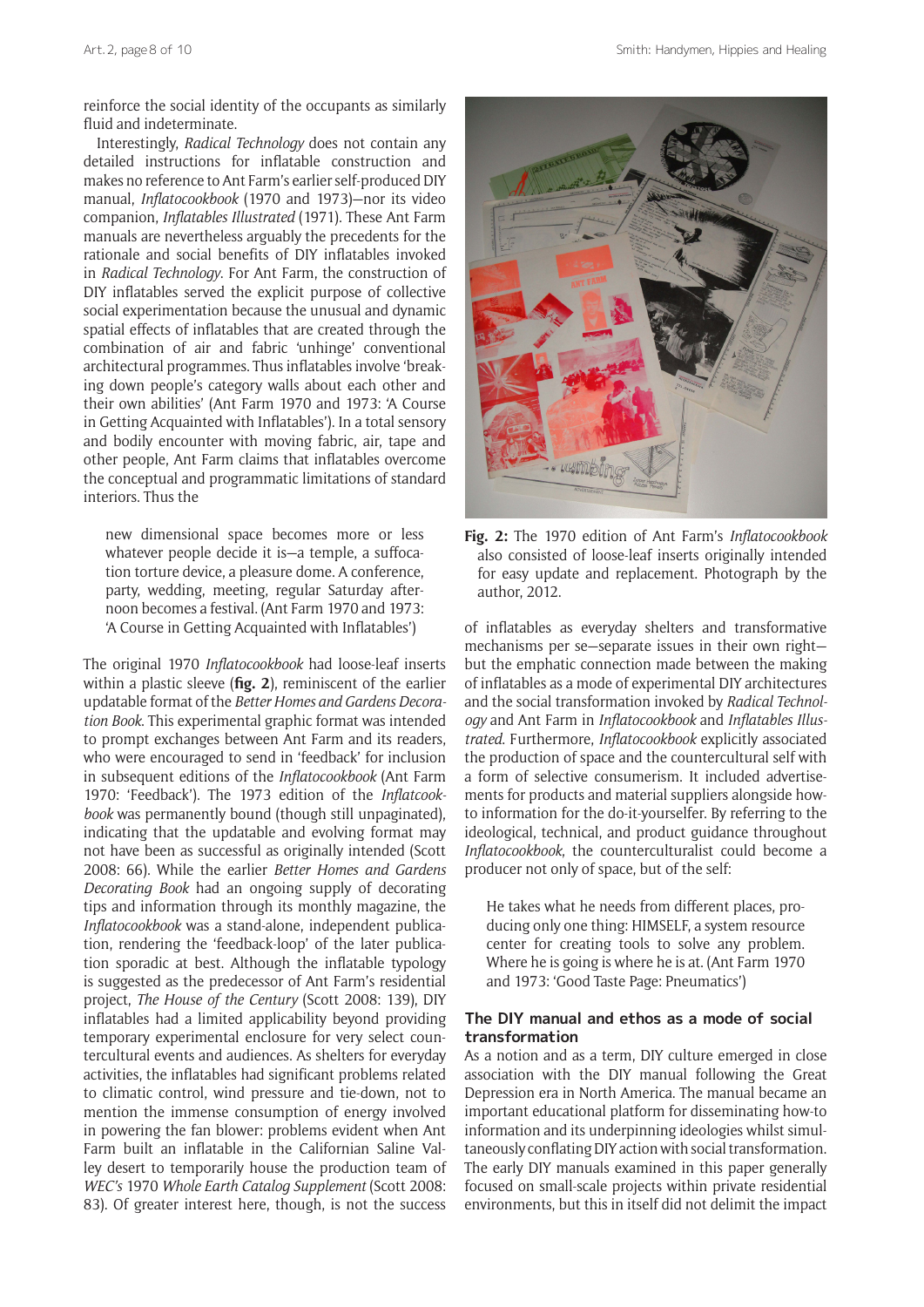of DIY activities to the residential sphere alone. Indeed, DIY was seen to transform not only the home interior but the social persona of the do-it-yourselfer and his or her family. There is also value in reading across the history of the DIY manual from the 1940s to the 1970s because this challenges something of the specificity of the countercultural movement. Rather than seeing the countercultural manual and its attendant DIY ethos as intrinsic to a singular ideology, it involved the appropriation of practices and an innate consumerism already present in the earlier DIY manuals on which they drew. There are also discernible differences and similarities between the early manuals of the 1940s and 1950s and the later countercultural DIY manuals of the 1960s and 1970s, and even between different manuals of the same time periods. These comparative differences do not diminish the argued connection between DIY and social transformation, but rather indicate differently nuanced associations between identity, productivity and consumerism. The earlier manuals and DIY discourse of the 1940s and 1950s generally invoke a subtle connection between the construction of home and family, using descriptive words and images to link productivity with the coherence of the family unit. In contrast, the countercultural manuals used strong ideological and somewhat lyrical language to justify and promote DIY.

Countercultural manuals such as the *WEC* and *Inflatocookbook* functioned simultaneously as both educational tools and advertising catalogues for select, ecologically appropriate goods and suppliers. Accordingly, one might suggest that these countercultural DIY manuals served not only to confirm the inextricable relation between DIY action and social transformation, but to extend this relation to the forces of consumerism—however ecologically appropriate this consumerism might have been. A focus on, and interest in, artisanal skills and small-scale production methodologies notably offers a line with which to connect such apparently disparate publications as the 1941 *Fifty Things to Make for the Home* and the 1976 *Radical Technology*. Indeed, these manuals did not go so far as to advertise particular goods and services in the same manner as the *WEC* and *Inflatocookbook* countercultural publications, which indicate the growth of consumerist forces in all facets of society.

Detailed examination of both the early and later countercultural phase DIY manuals also confirms that regardless of ideological or social difference, DIY was linked to the transformation of the self (individual and / or collective): be it the individual husband-handyman escaping his desk-bound office pressures; the nuclear family united in homemaking; or the alternative countercultural family bonded through communal life and self-production. In Roland's words, DIY 'cuts across income brackets, educational levels, social distinctions' (Roland 1958: 154). While the countercultural manual may be positioned as a radical co-option of the mainstream retail catalogue format, it might equally be understood as an extension of the ideology of self-transformation already established by the DIY manuals and catalogues of the 1940s and 1950s. The countercultural manuals encouraged a comprehensive mode of living through knowledge, information,

products and action, in the same way that the early DIY manuals associated DIY action and productivity with the life of the American nuclear family. From its inception, the DIY manual functioned as a tool for aligning self-directed action and productivity with comprehensive ideological positions—mainstream and alternative alike. It may be difficult, if not impossible, to evaluate the extent of social transformation attributable to specific DIY initiatives and manuals. Even so, the broader value of any DIY action may indeed reside in its perceived mediation between the production of the self and that of the society to which the individual belongs.

#### **Notes**

- <sup>1</sup> Architectural historians Felicity Scott, Simon Sadler, Caroline Maniaque-Benton and Larry Busbea have written extensively on the architects of the countercultural period. Some of the material of the present paper is also an extension of research conducted for the author's PhD.
- <sup>2</sup> The projects contained in the manuals under discussion are generally residential, with the exception of the video and temporary inflatable projects invoked in specific countercultural manuals, including Videofreex's *The Spaghetti City Video Manual* (1973); Ant Farm's *Inflatocookbook* (1970, 1973); and Harper, Boyle and the editors of Undercurrents' *Radical Technology* (1976). The aforementioned projects occur within manuals that also feature or refer to residential projects.
- Gelber refers to an article by Garrett Winslow titled 'Practical Decoration for the Home Interior', *Suburban Life*, 15 (Oct. 1912).
- <sup>4</sup> Roland is referring to the 1954 article on DIY in the *Time* magazine (63). 5 Frank also invokes a former editor of the *WEC*, Art
- Kleiner, who has explicitly connected the counterculture to the emerging business management theory of this time (Frank 1997:26).
- <sup>6</sup> The link between the counterculture, consumerism and product advertising in post-war North America is also argued by Frank in his 1997 text *The Conquest of Cool*.

# **References**

- **Ant Farm** 1970 *Inflatocookbook*. San Francisco: Ant Farm Inc., November10–December 10.
- **Ant Farm** 1973 *Inflatocookbook*. San Francisco: Ant Corps, Second Edition, July.
- **Ant Farm** 2003 Inflatables Illustrated. In: Lord, C *Ant Farm Video*. Ant Farm, colour and B&W NTSC DVD, 23 min. Originally published in 1971.
- **Better Homes and Gardens** 1961 *Better Homes and Gardens Decorating Book*. Des Moines, Iowa: Meredith Publishing Company.
- **Brand, S** 1994 Front Matter: Foreword: Civilisation and Its Contents. In: Reinngold, H *The Millenium Whole Earth Catalog*. San Francisco: Harper San Francisco, p. 5.
- **Frank, T** 1997 *The Conquest of Cool: Business Culture, Counterculture, and the Rise of Hip Consumerism*. Chicago: